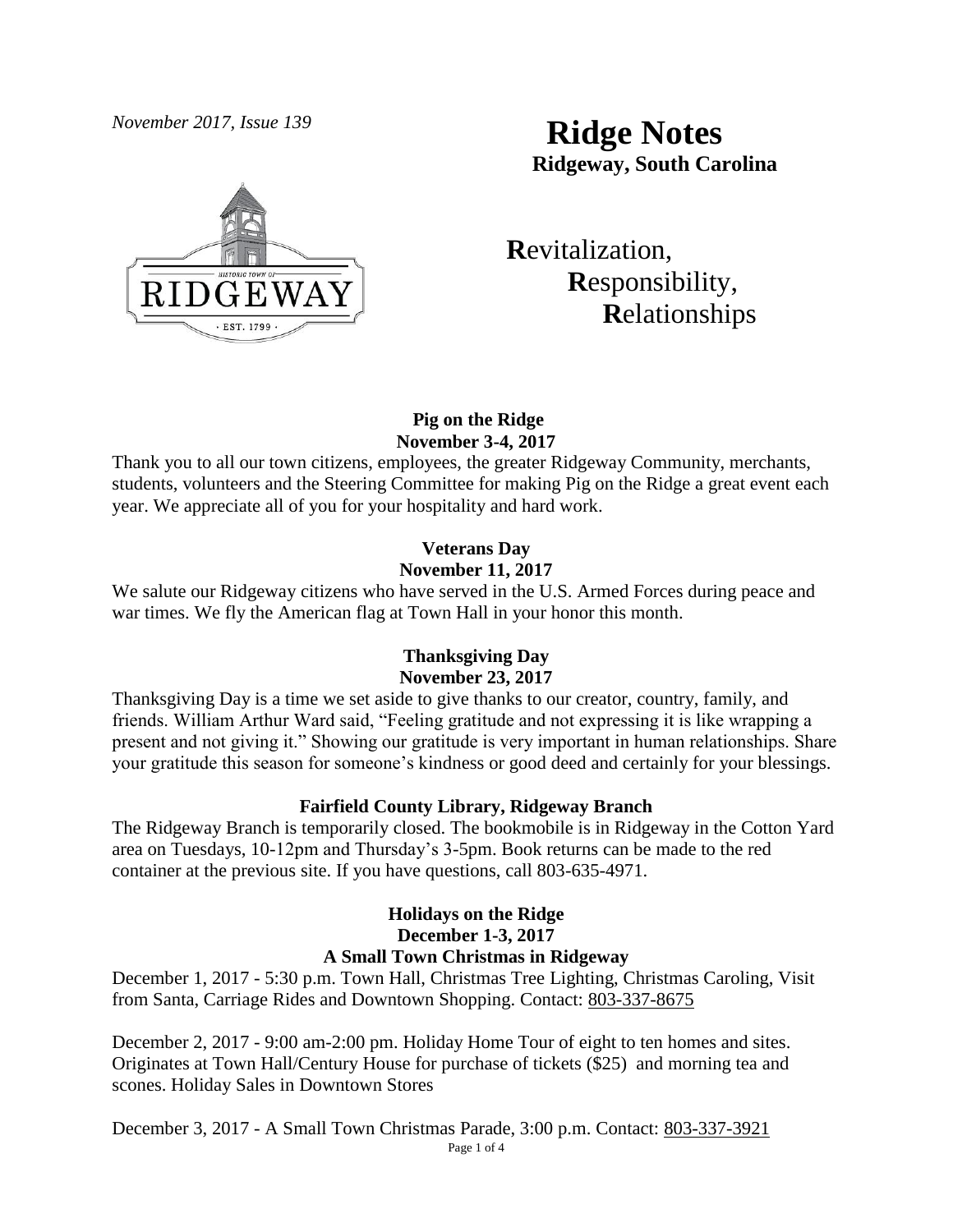### **MEMORANDUM OF AGREEMENT**

#### **Town of Ridgeway and Fairfield County Government**

The Town of Ridgeway gives authority to Fairfield County Government, Building and Code Enforcement Division, under the International Property Management Code to monitor and enforce all building code ordinances and any property nuisances in the Town of Ridgeway. Property Nuisances include but are not limited to the following:

Ordinance 2-1003 Prevention of Fire Hazards within Town Limits Ordinance 2-1008 Unsightly Height of Weeds and Grass Ordinance 7-1003 International Residential Building Codes Ordinance 7-1004 International Residential, Plumbing, Mechanical, Fuel Gas, and Fire Codes as the Mandatory Building Codes for the Town of Ridgeway

Citizens are encouraged to check the above ordinances online at [www.ridgewaysc.org](http://www.ridgewaysc.org/) to make sure they are in compliance. All complaints will be received by the Town of Ridgeway and sent to the county. Complaint forms are available at Ridgeway Town Hall.

### **Town Ordinance Amendments**

Check out the Ridgeway website, [www.ridgewaysc.org](http://www.ridgewaysc.org/) for recent amendment compliance to the following Ordinances: 2-1009 Junked Vehicles, 4-1005 Purchasing; 5-1001 Parking; and 5-1006 Truck Route.

#### **Calendar of Events**

| November 1, 2017   | <b>Fire Department Meeting</b>                            | $7:00 \text{ pm}$ |
|--------------------|-----------------------------------------------------------|-------------------|
| November 3-4, 2017 | Pig on the Ridge                                          |                   |
| November 7, 2017   | Fairfield County Arts Council Art Co-op, Winnsboro        |                   |
| November 9, 2017   | Ridgeway Town Council Meeting, Town Hall                  | $6:30 \text{ pm}$ |
| November 9, 2017   | <b>Barclay School Ribbon Cutting</b>                      | $1:00 \text{ pm}$ |
| November 12, 2017  | Ridgeway Reads                                            |                   |
| November 18, 2017  | Various Merchants Holiday Market Day                      | 10am-4pm          |
| November 23, 2017  | Thanksgiving Day (office closed)                          |                   |
| November 24, 2017  | (office closed)                                           |                   |
| November 24, 2017  | Go Hard Riders, 6 <sup>th</sup> Anniversary, Purity Lodge | 10pm-until        |
| November 25, 2017  | <b>Small Business Saturday in Ridgeway</b>                |                   |
| December 1-3, 2017 | Holidays on the Ridge                                     |                   |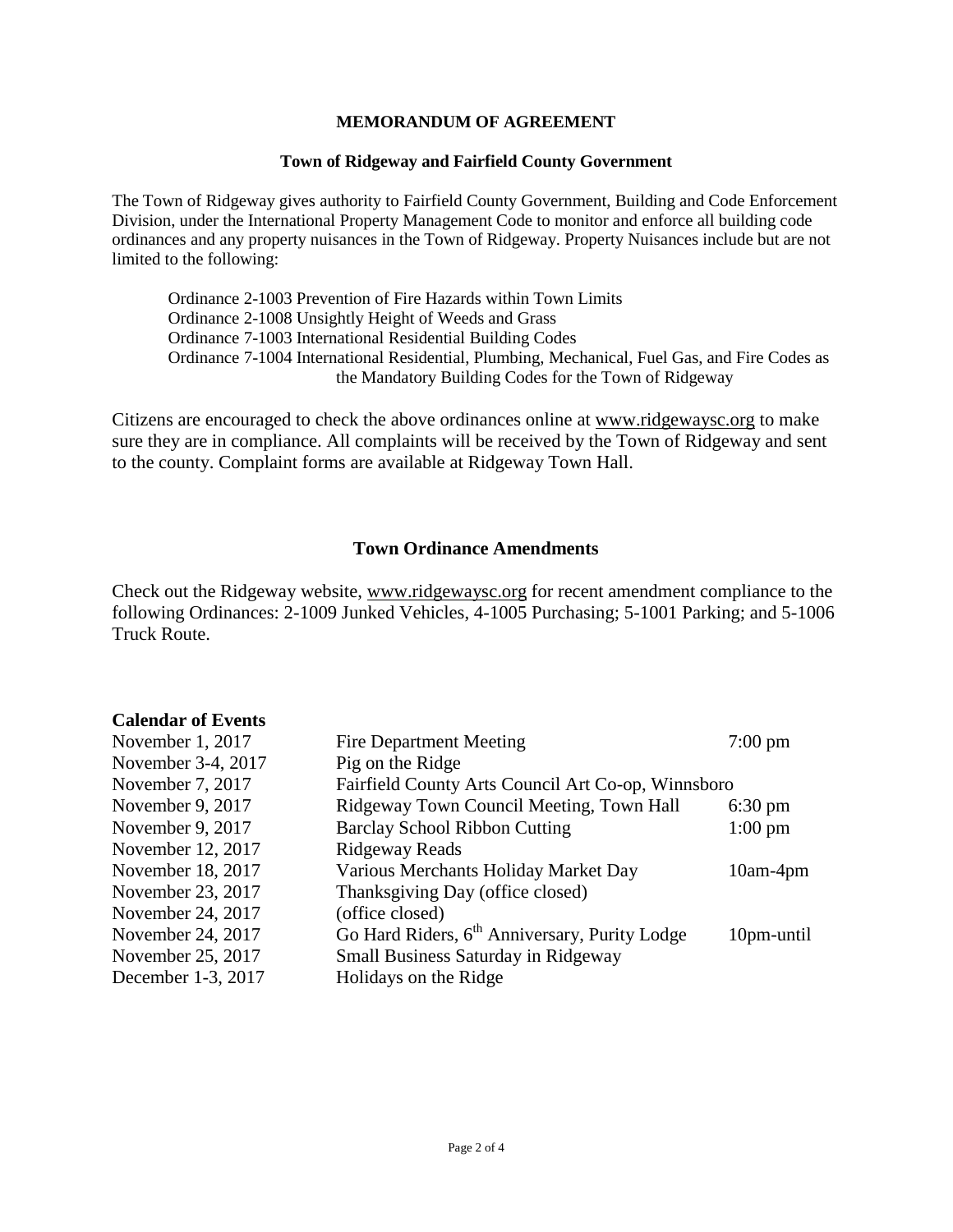# **PIG ON THE RIDGE SCHEDULE OF EVENTS Friday, Nov. 3 rd 6:30-8:30 p.m. "No Pigs Allowed"** Ticket packages available at ticket booths Children's Activities, Craft Sales Street Party - Dogwood Drive - 7:30 p.m. - 11:30 p.m. \_\_\_\_\_\_\_\_\_\_\_\_\_\_\_\_\_\_\_\_\_\_\_\_\_\_\_\_ Saturday, Nov. 4<sup>th</sup> **9:30 a.m. BBQ Contest Judging Children's Activities & Craft Sales** 9:30 a.m. - Until Sold Out (BBQ sales are brisk, come early) BBQ Sale to Public at Grill Sites Ticket packages available at ticket booths Trimmings available at Century House Tent Music by DJ's Donald Prioleau, Pappy Charlie and Pete Martin and featuring Local & Regional Talent 10:00 a.m. Classic/Antique Car Display on Dogwood Drive 12;30 p.m. Hog-Calling Contest 1:00 p.m. "Cruise-By" Emergency/Public Safety Salute Classic/Antique Cars & Bikes 2:00 p.m. Awards Ceremony